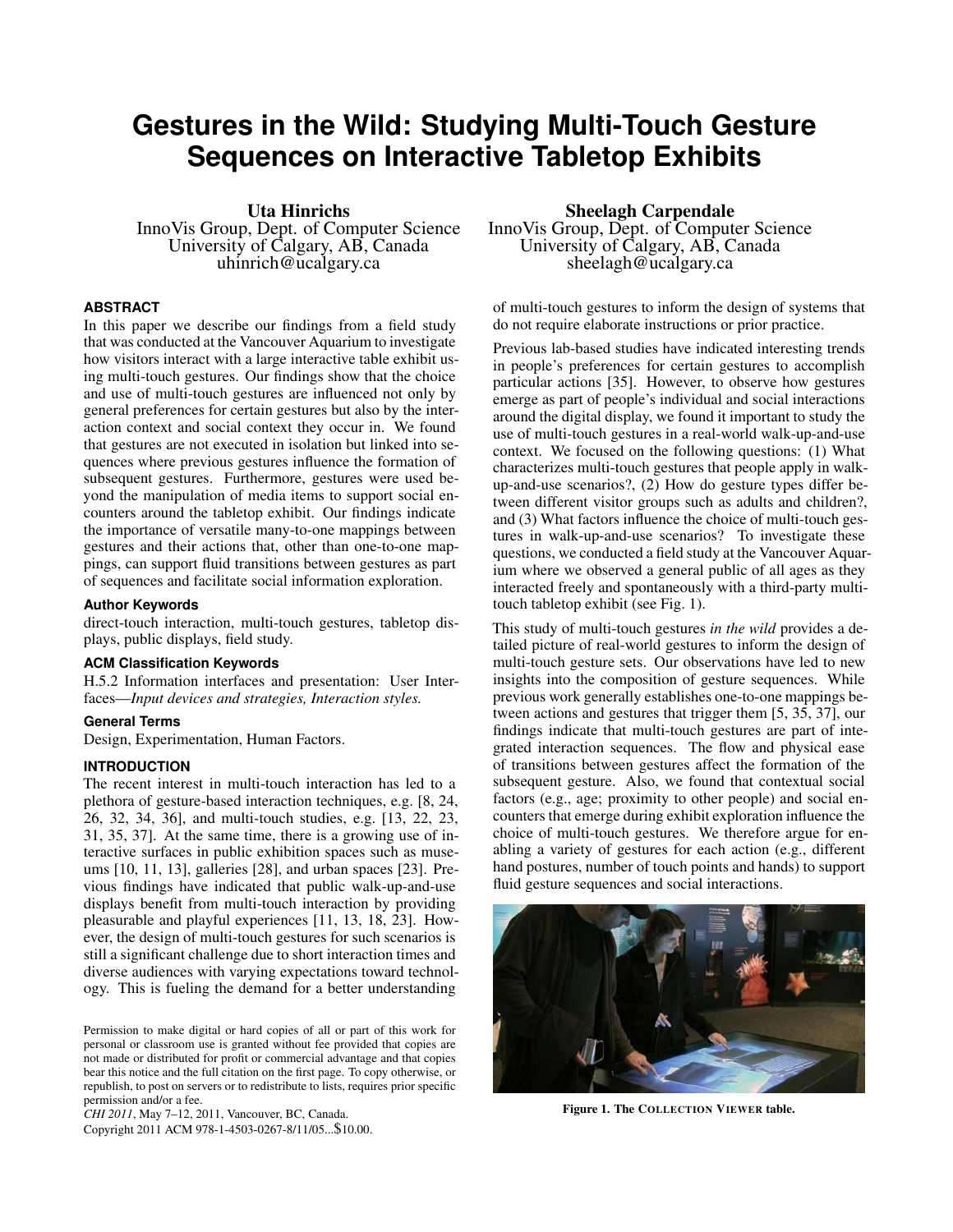# **RELATED WORK**

Since the seminal work of Kruger in the 1970s advocated for the design of responsive interactive systems [\[15\]](#page-9-17) there has been a large number of research and commercial systems that rely on touch and gesture to provide interactivity (e.g., [\[8,](#page-9-0) [24,](#page-9-1) [26,](#page-9-2) [25,](#page-9-18) [30,](#page-9-19) [32,](#page-9-3) [34,](#page-9-4) [36\]](#page-9-5)). In the following sections we summarize previous work on the design of multi-touch gesture sets, empirical and theoretical studies on the use of touch interaction as well as observations of people's touch interactions in public settings.

# **The Design of Gesture Sets**

The multiple investigations into the design of multi-touch and multi-point gesture sets include Ringel et al.'s proposed set of gestures for collaborative settings [\[25\]](#page-9-18), Wu et al.'s set of multi-touch and pose-based hand gestures within the context of room planning, and a list of principles for the design of gesture sets [\[36,](#page-9-5) [37\]](#page-9-11). Previous systems generally pursue the design of parsimonious gesture sets where a single action is performed through a unique gesture. This approach was expanded by Wobbrock et al. and Morris et al. [\[27,](#page-9-20) [35\]](#page-9-10) to create user-generated gesture sets that reflect people's expectations of the actions that will be triggered by specific gestures. This approach has been further applied to other contexts [\[4,](#page-9-21) [6,](#page-9-22) [22\]](#page-9-7). Although in this work we do not address the design of a gesture set (we study a system that incorporates gestures designed and implemented by a third party), our findings are relevant for the design of future gesture sets and depart in several ways from predominant paradigms.

### **Theoretical and Empirical Foundations**

Guiard's work on bimanual manipulation [\[7\]](#page-9-23) forms the foundation for much of the current empirical work on multi-touch gestures (e.g., [\[16,](#page-9-24) [19\]](#page-9-25)). The work of Nielsen et al. on how people spontaneously apply gestures to trigger given effects has greatly advanced the understanding of gesture use [\[21\]](#page-9-26). Because we focus on walk-up-and-use scenarios, we are not as concerned with performance and efficiency; however, our observations echo some of these findings and propositions, as well as the results from other work comparing the manipulation of physical and digital artifacts [\[22,](#page-9-7) [31\]](#page-9-9). We build upon this work and bring to the front the influence of gesture sequences and the social context of interactions for the choice and use of multi-touch gestures.

### **Field Studies on Multi-touch Systems**

Several field studies have investigated people's approach and interaction with large direct-touch surfaces in public settings [\[10,](#page-9-12) [11,](#page-9-13) [13,](#page-9-6) [23\]](#page-9-8). At a basic level, our work corroborates many of the valuable findings from these studies; e.g., like Peltonen et al. [\[23\]](#page-9-8) and Jaccuci et al. [\[13\]](#page-9-6), we look at how interpersonal interaction is mediated by the system and, like Hornecker [\[11\]](#page-9-13), we examine the variety of gestures explored by people. However, previous research in this area has not focused on the choice and use of multi-touch gestures, and only reports high-level findings. We expand on this by investigating the sequential nature of gestures, an approach that has not yet been addressed previously. We also provide a detailed analysis of the range of gestures that were performed and discuss the effects that the presence and interactions by other people introduce on the use of gestures.

# **STUDYING MULTI-TOUCH GESTURES IN THE WILD**

To investigate the spontaneous use of multi-touch gestures in public walk-up-and-use settings, we accepted an invitation from the Vancouver Aquarium to study their newly acquired interactive tabletop exhibits. This was an ideal opportunity to observe how people freely interact with multi-touch displays as part of their visit through the aquarium.

### **Study Setting**

The Vancouver Aquarium features a vast amount of information about the Canadian Arctic, which is a fragile habitat that is rich in biodiversity. As part of the renovations of the Arctic exhibit in 2009, more interactive technology was introduced alongside fish tanks and traditional information murals, including two rear-projected tables with diffuse IR input (50" diagonal,  $1280 \times 720$  pixels) built by Ideum<sup>1</sup>. With a height of 86cm, the digital tables invite interaction of both children and adults. Each table features one application: (1) the *Collection Viewer* enables browsing through a large collection of media items that show information about the Arctic environment (see Fig. 1 & 2), and (2) *Arctic Choices* demonstrates environmental, economic, and political characteristics of the Arctic. In our study, we focused on visitor interactions with the Collection Viewer because it features an unstructured and dynamic interface that allows for more free-form gestures than the Arctic Choices application which is mostly based on sliders and dials.

# **The Collection Viewer**

The Collection Viewer consists of a selection of media items such as images, videos, and graphic animations that are distributed across the table surface in different orientations (see Fig. 2). This collection of media items covers topics about the Arctic environment, including living creatures and environmental issues. The content is constantly in flux: items are removed and replaced depending on how much visitors interact with them. For every media item that disappears, another one appears in a different location close to the center of the table. A movie reel icon is used to distinguish videos from static media items. Contextual relations between media items are visualized through labeled connection lines.

The Collection Viewer supports a set of multi-touch gestures commonly used on interactive surfaces [\[13,](#page-9-6) [23,](#page-9-8) [30\]](#page-9-19): translation (one or more touch points moving in one direction), rotation (two or more touch points moving around a point

1 http://www.ideum.com/products/multitouch/



Figure 2. Interface of the COLLECTION VIEWER table.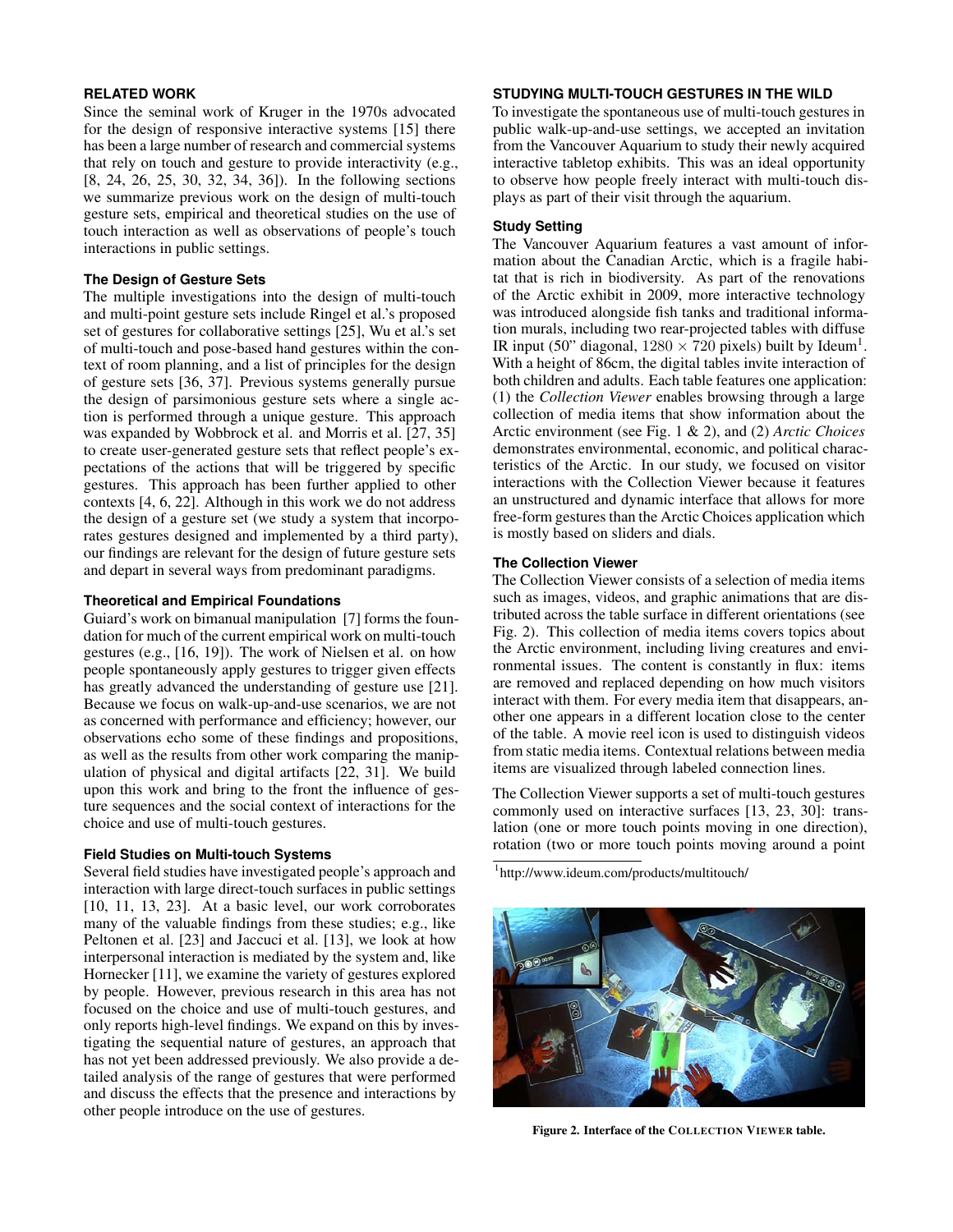centered between them), scaling (two or more touch points moving in opposite directions), and flicking (one or more points touch the surface briefly, moving rapidly in one direction). In addition, each media item is equipped with buttons to bring up additional textual information or to delete it from the table surface. Video items also have play, pause, and reverse buttons (see Fig. 2, upper left corner). The Collection Viewer does not feature any help system or guiding instructions to explain functionalities or interaction techniques, but lets visitors discover interactions through exploration.

## **Study Method & Data Collection**

Our study is based on an ethnographic approach [\[1\]](#page-9-27). This enabled us to observe visitors' interactions while minimizing intrusion that might have biased their activities. We are not affiliated with the Vancouver Aquarium or the digital table manufacturer. Therefore, there were no conflicts of interest between our observations and the success of the exhibit.

The study was conducted approximately two months after the first deployment of the interactive tables at the Arctic exhibit. We installed two small high definition video cameras in unobtrusive locations above and beside the Collection Viewer table. The collected video recordings of visitors' gestures on the interactive surface from different perspectives form the basis for our interaction analysis [\[14\]](#page-9-28). The study took place during eight days: one weekend before, and six consecutive days during the Christmas school holidays. During this time we collected field notes and video data on-site for three to four successive hours each day. Study sessions took place between 11am and 5pm during both high and low visitor traffic. A static sign in the proximity of the table informed visitors that observations were taking place and that video was being recorded. An observer from our team was present during each study session, taking notes of the interactions and activities that took place around the table. The observer wore casual clothes to blend in with the visitor crowd and kept sufficient distance from the table to avoid affecting visitor activities. In total, approximately 20 hours of video data was collected with each camera. We also recruited groups of visitors and accompanied them on their aquarium visit. This shadowing technique [\[11\]](#page-9-13) allowed us to learn about visitors' experiences of aquarium exhibits firsthand. In this paper, however, we focus on the findings that resulted from our analysis of the collected video data in conjunction with our field observations.

# **Data Analysis**

We followed a two-pass video analysis strategy [\[13,](#page-9-6) [23\]](#page-9-8). To gain an overview we fast-forwarded through all video data, broadly transcribing interaction times and activities. These broad transcriptions were then used to select an hour-long subset of video data for an in-depth coding for different types of multi-touch gestures and activities. This data subset was selected from two different days to provide data from a broad range of visitors of different age and gender and a range of interaction times and activity levels around the table.

For our multi-touch gesture analysis we analyzed 943 gesture instances in-depth, regardless of whether they led to successful responses of media items or not. Unsupported gesture attempts were included in the analysis if their intent

was interpretable, either by verbal comments or repeated attempts leading to success. Gestures included in our analysis were performed by 20 children (11 male, 9 female) and 20 adults (10 male, 10 female). The age of these visitors ranged from toddlers interacting with their parents' help to elderly visitors. Each gesture was coded according to intended action (determined by context, previous and subsequent gestures, and visitor comments), number of hands used, hand posture (including the fingers involved and number of touch points), hand and finger movement, and the targeted interface element (media item, button, or tabletop surface). We occasionally transcribed activities and verbal comments cooccurring with gestures. From our initial set of 943 gesture instances, 17 could not be clearly identified and were therefore excluded from our data analysis, leaving us with 926 coded and classified gesture instances (391 performed by adults and 535 by children). We quantified some of this qualitative data by counting particular activities and gesture occurrences to help characterize interactions further.

# **FINDINGS**

Visitors engaged in a large variety of activities while exploring information on the Collection Viewer, both individually and collaboratively. Activities included browsing through media items, taking a closer look at images, playing videos, or playfully tossing items back and forth between each other. From our observations, it became apparent that these activities can be decomposed into sequences of low-level actions. The intent of these low-level actions was generally apparent from the context; for example, the ongoing conversation, repeated attempts, or the expression of satisfaction or frustration often clearly exposed visitors' intentions. In our terminology, the higher-level intent is executed through a sequence of low-level actions, or sub-tasks. For instance, curiosity could spark intent to examine a media item (highlevel intent). To achieve this, visitors might drag the item toward themselves, rotate it into the desired orientation, and enlarge it (sequence of low-level actions: move, rotate, and enlarge). We classified these low-level actions in which visitors commonly engaged into seven categories: drag/move, enlarge/ shrink, rotate, tap, sweep, flick, and hold. Typically, transitions between such low-level actions would happen smoothly and rapidly, often blurring the boundaries between actions and appearing as a unified activity.

To execute each of these possible low-level actions, visitors applied a large variety of gestures. The drag/move action, for example, was performed at different times and by different people through single-handed, bimanual, single-finger and multi-touch gestures. We noticed general trends in the choice of gestures for low-level actions but, most interestingly, we observed that the visitors' choice of gestures was strongly influenced by the sequence of actions they had just performed. We call this the *interaction context*. Usually, visitors chose gestures that are physically easy to perform as a continuation of the ongoing gesture sequence. Further, we also found that the choice of gesture is influenced by social factors such as number of visitors and social relationships between visitors that we call the gesture's *social context*.

In the following we describe the low-level actions, noting the variety of gestures applied to each action and their composi-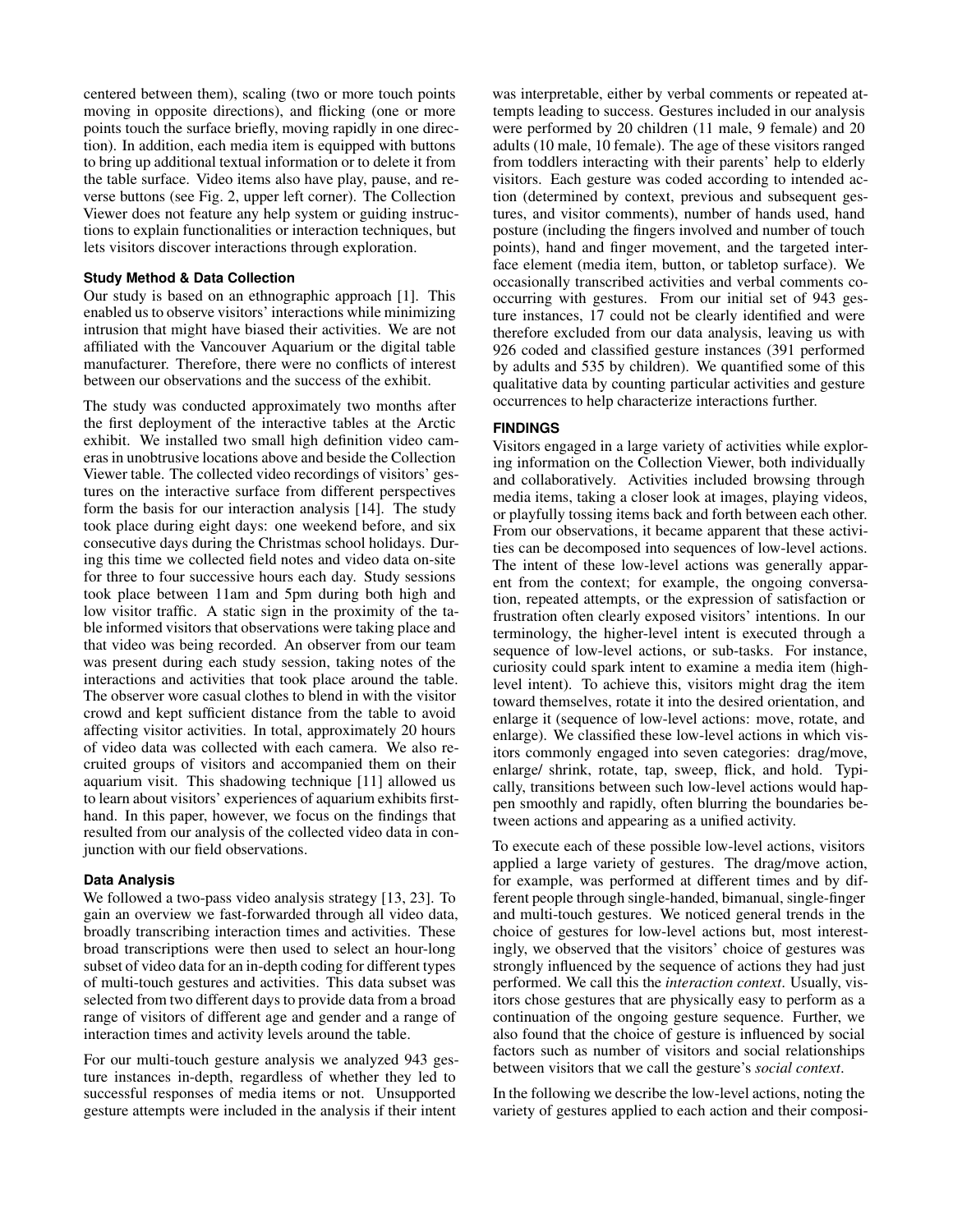

Figure 3. Total of single-handed and bimanual gestures observed for each action.



Figure 4. Number of participants who engaged in each action using single-handed and bimanual gestures.

tion based on touch points, hand postures, and movements. We then discuss the interplay between interaction context and social context as part of the choice of gestures in detail.

### **Actions & Their Gesture Variations**

We categorized all coded 926 gesture instances based on the observed low-level actions (drag/move, enlarge/shrink, rotate, tap, sweep, flick, and hold). Fig. 3 shows an overview of the amount of single-handed (single-finger and multi-touch) and bimanual gesture instances that were applied for each action. Fig. 4 shows the number of observed visitors that engaged in each action using single-handed and bimanual gestures. The following descriptions of each observed lowlevel action are accompanied by figures showing example hand postures used for each action. The arrows in these figures indicate movement; the circles touch points. For each hand posture we indicate how often it was observed for a particular action (percentage on top of the figure, e.g., 48%, see Fig. 5.1). Note that some of these percentages include posture variations (e.g., open and closed hand) unless stated otherwise. We also indicate how many participants applied each posture (e.g., 31p., see Fig. 5.1). Due to space constraints we do not provide figures for all gesture variations that were applied.

*Drag/Move.* Dragging and moving media items was one of most common actions that visitors engaged in. As with all actions, visitors tried to accomplish this action with a great variety of gestures (see Fig. 5).



Figure 5. Some gestures applied to the drag/move action.

The most common drag/move gesture involved touching a media item continuously with a single finger (most commonly the index finger) with the rest of the hand loosely open or closed to a fist (see Fig. 5.1). Other observed gestures involved four or five fingertips touching the media item (see Fig. 5.2 & 5.3). As Fig. 3 and 4 show, visitors mostly applied single-handed gestures to drag/move media items. In a few instances, bimanual gestures involving four or five fingertips were applied (see Fig. 5.4 & 5.5).

*Enlarge/Shrink.* The enlarging or shrinking of media items was the second most common action. Visitors applied gestures similar to those observed by Wobbrock et al. [\[35\]](#page-9-10). The five-finger-pinch gesture was one of the frequently observed resize gestures (see Fig. 6.1). Another common single-handed gesture was the two-finger-pinch using the index finger and thumb (Fig. 6.2). However, 70% of all observed resize actions were achieved through bimanual gestures (see Fig. 6.3– 6.6), and these were particularly common among children.



Figure 6. Some gestures applied to the enlarge/shrink action.

*Rotate.* The rotation of a media item was less common, and more often applied by adults than children (see Fig. 3 and 4). The most common rotation gesture involved touching the item with all five fingertips of one hand and rotating the wrist



Figure 7. Some gestures applied to the rotate action.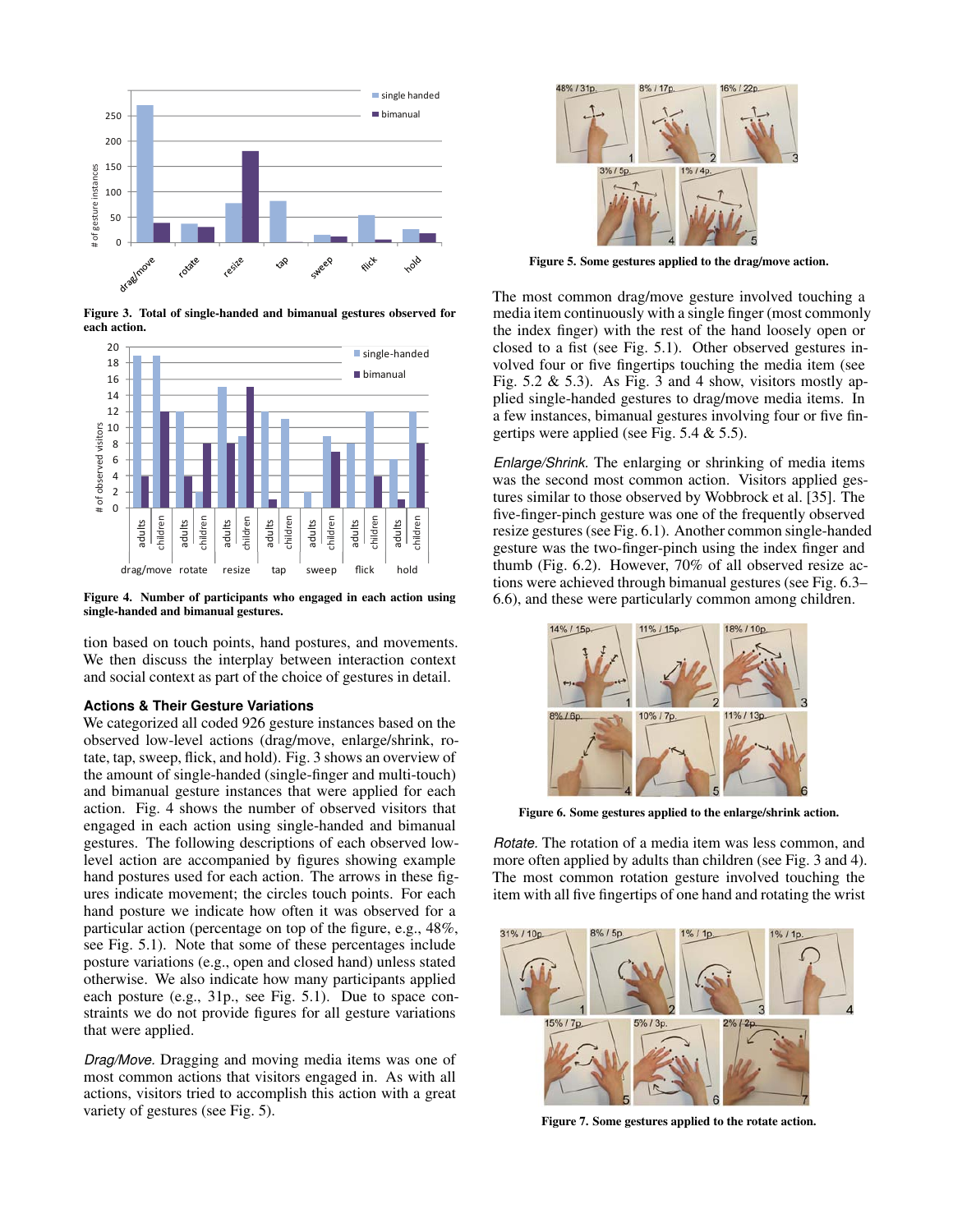or arm in the desired direction (Fig. 7.1). Other strategies included the rotation of media items using both hands (see Fig. 7.5– 7.7). Some participants also tried to rotate media items using single finger gestures which was not supported by the system (see Fig. 7.4).

*Tap.* Tap actions (rapid touch-and-release motion) were almost exclusively applied to the buttons on media items. Due to the small size of these buttons, it is not surprising that in 99% of all observed tap actions, visitors used single-handed, single-finger gestures (see Fig. 8.1 & 8.2).



Figure 8. Some gestures applied to the tap action.

*Sweep.* Sweep actions were used to move media items across the digital table in a less controlled way than the drag/move action. They usually affected several media items at once. Mostly children engaged in sweep actions, often in phases of playful information exploration. Fig. 3 and 4 show that adults applied single-handed sweeping gestures only, while children also frequently used bimanual gestures. For sweeping, visitors generally preferred gestures that take up a lot of space. Gestures typically involved four or more fingers, often including the palm of the hand (see Fig. 9.1– 9.5). We also observed visitors using their sleeves and arms to sweep media items around (see Fig. 20, left). When applying bimanual sweeping gestures visitors sometimes did not move both hands simultaneously across the table surface but, instead, alternated rapidly between both hands.



Figure 9. Some gestures applied to the sweep action.

*Flick.* The majority of flicking gestures (a brief forceful touch of a media item to make it move rapidly in a certain direction) we observed were single-handed (see Fig. 3) with children occasionally applying bimanual flicking gestures. The most frequently applied gestures for the flick action involved the index finger, four fingers (all except the thumb), or the flat hand touching the media item (see Fig. 10.1–10.3).

*Hold.* Most visitors applied hold actions (a steady touch of a media item) to make a media item stay in place, e.g., when someone else tried to grab it or when it slid away unintentionally. Similarly to sweeping gestures, visitors preferred broad gestures for the hold action that take up space on the



Figure 10. Some gestures applied to the flick action.



Figure 11. Some gestures applied to the hold action.

tabletop surface: most hold gestures involved one or both full hands (see Fig. 11.1– 11.3).

*Asymmetric Use of Hands.* Bimanual gestures were mostly used in a symmetric way (67% of all bimanual gesture instances), with a) both hands holding the same posture, b) the same fingers touching the table surface, and c) both hands are engaged in the same action targeting the same object (see, e.g., Fig.  $6.3 \& 6.5$ ). However, visitors also used their hands in asymmetric ways (60% children, 25% adults).

Visitors often touched a media item using different fingers (e.g., left hand index finger, right hand middle finger), a different combination of touch points (e.g., left hand index finger, right hand four fingers, see Fig. 7.7), or using different hand postures (e.g. left hand partly closed, right hand open, see Fig 6.4). In these cases, the motion of hands remained symmetrical and both hands engaged in the same action targeting the same item. We also observed cases of rotate and resize actions where the motion of hands was asymmetrical while both hands engaged in the same action targeting the same item (see Fig. 6.6 & 7.7).

In other cases, each hand was engaged in a different lowlevel action at the same time, targeting different media items. For instance, visitors would hold a media item in place using their left hand and, at the same time, flick through other media items using the right hand (see Fig. 12, left). As in an earlier study [\[31\]](#page-9-9), it seems that visitors adopt this asymmetrical use of both hands from their previous experiences with manipulating objects on physical tables.



Figure 12. Asymmetric use of hands. Left: hands interact in different postures with different objects. Right: hands are using different actions and different postures with a single media object.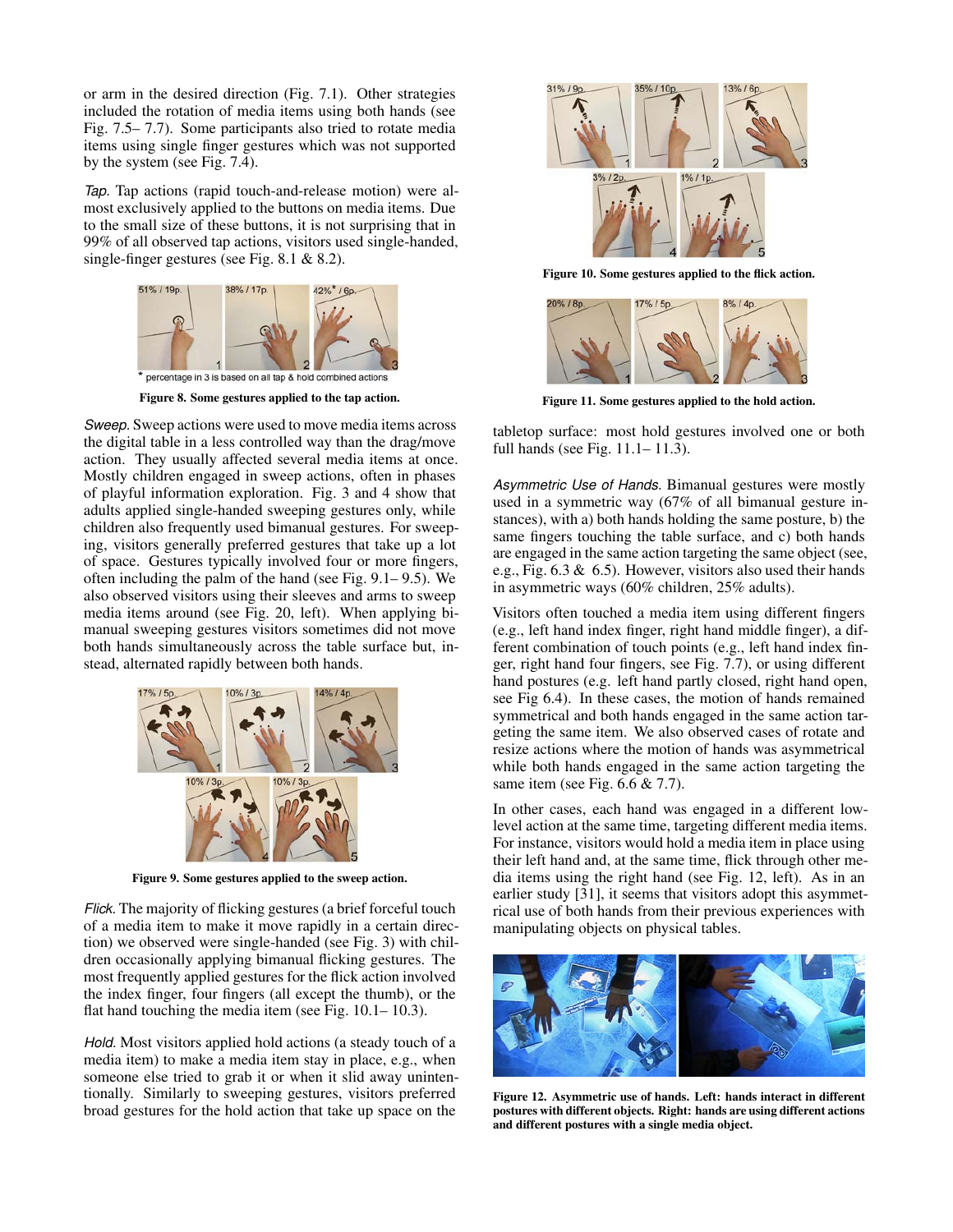

Figure 14. Participant drags an item toward herself single handedly, holds the posture while bringing in her second hand to enlarge the item and (without changing her hand posture) rotates the media item.

We also observed instances where visitors used each hand for different low-level actions targeting the same object. For instance, media items often slipped away due to some unintended interactions by other visitors. To prevent this and to facilitate targeting the small info button, visitors (mostly children) often used both hands in a combined hold and tap action: one hand would hold the media item in place while the other hand tapped its information button (see Fig. 12, right). Although our data does not allow the identification of visitors' dominant and non-dominant hands, this asymmetrical use of hands suggests the adoption of interactions styles from the physical world: the non-dominant hand (holding the media item in place) creates a frame of reference for the dominant hand (touching the information button) [\[7,](#page-9-23) [31\]](#page-9-9).

## **Fluid Transitions between Actions & Gestures**

Visitors combined the aforementioned seven low-level actions to achieve higher-level goals such as browsing through a group of media items, finding and playing video items, or taking a closer look at a media item. For example, to achieve the latter visitors would drag the media item toward themselves and, while dragging, rotate and enlarge the item simultaneously into the desired position. In other cases, visitors would rapidly switch between enlarge, hold, and drag/move actions to enlarge the media item in several passes while preventing it from sliding away to a different position of the table. Transitions between such low-level actions happened fluidly and near instantaneously: in 9% of all observed gesture instances the exact point of transition between actions could not be identified.

We found that visitors' choice of gestures was strongly influenced by the context in which the current action occurred and not only based on preferences for a given gesture for a particular action. This interaction context is determined by the type of gesture that a visitor has just performed for the previous action, because the characteristics of this previous gesture (number of hands and touch points, hand posture, and movement) influence how comfortably and smoothly the transition into the next action can be achieved.



Figure 13. Participant smoothly transitioning between a scale and rotate action by just changing his hand motion.

We observed that visitors often tried to keep their hand postures, only changing their hand or arm movement to transition fluidly from one action to the next. Such transitions were observed, e.g., between enlarge/shrink and rotate actions. Fig. 13 shows a visitor enlarging an item and rapidly transitioning to rotation. The initial hand postures and touch points stay the same during both actions: two index fingers (Fig. 13, left) initiate contact with the item. The enlarging occurs as the two touches separate (Fig. 13, center; note that both touches maintain control of the item as they separate). In the the transition to rotation (Fig. 13, right) only the wrist and arm movement change. Also, visitors fluidly transitioned between single-handed and bimanual gestures, but again, without changing the hand posture of the first hand. For instance, they would singlehandedly dragg an item toward themselves, then bring in their second hand in a similar posture, to then move both hands away from and around each other, fluidly enlarging and rotating the item (see Fig. 14).

In some cases, even unpopular gestures were chosen specifically to facilitate fluid transitions between actions. For example, visitors used comparatively unpopular two-finger gestures for drag/move when this followed a two-finger pinch gesture to enlarge an item (see Fig. 15). We observed equivalent strategies with bimanual move gestures in the context of bimanual rotation. Similarly, visitors would use a full hand flick gesture right after full hand move and resize actions.

Our observations of how visitors fluidly transitioned between actions through the choice of gestures can be discussed in light of *compound tasks*: activities composed of a sequence of low-level actions or subtasks [\[3\]](#page-9-29). For instance, trying to bring a media item closer to oneself to take a closer look can be described as a compound task including a drag/move, enlarge, and rotate action. Commonly, people do not consciously think about these subtasks, but consider the compound task as a single entity [\[3,](#page-9-29) [20\]](#page-9-30). Similarly, our observations indicate that visitors did not plan their activities on the Collection Viewer in advance, but followed their high-level intention while spontaneously reacting to the response of media items, and fluidly adjusting their subsequent gestures accordingly. It is therefore important to design multi-touch gestures not only as a one-to-one mapping between actions and gestures, but to also consider how they can be embedded into, and support smooth transitions between sequences of low-level actions.

## **Actions & Gestures of Children and Adults**

The sequence of low-level actions was not the only factor that influenced visitors' choice of gestures. The aquarium is an exhibition space that targets a diverse audience and in-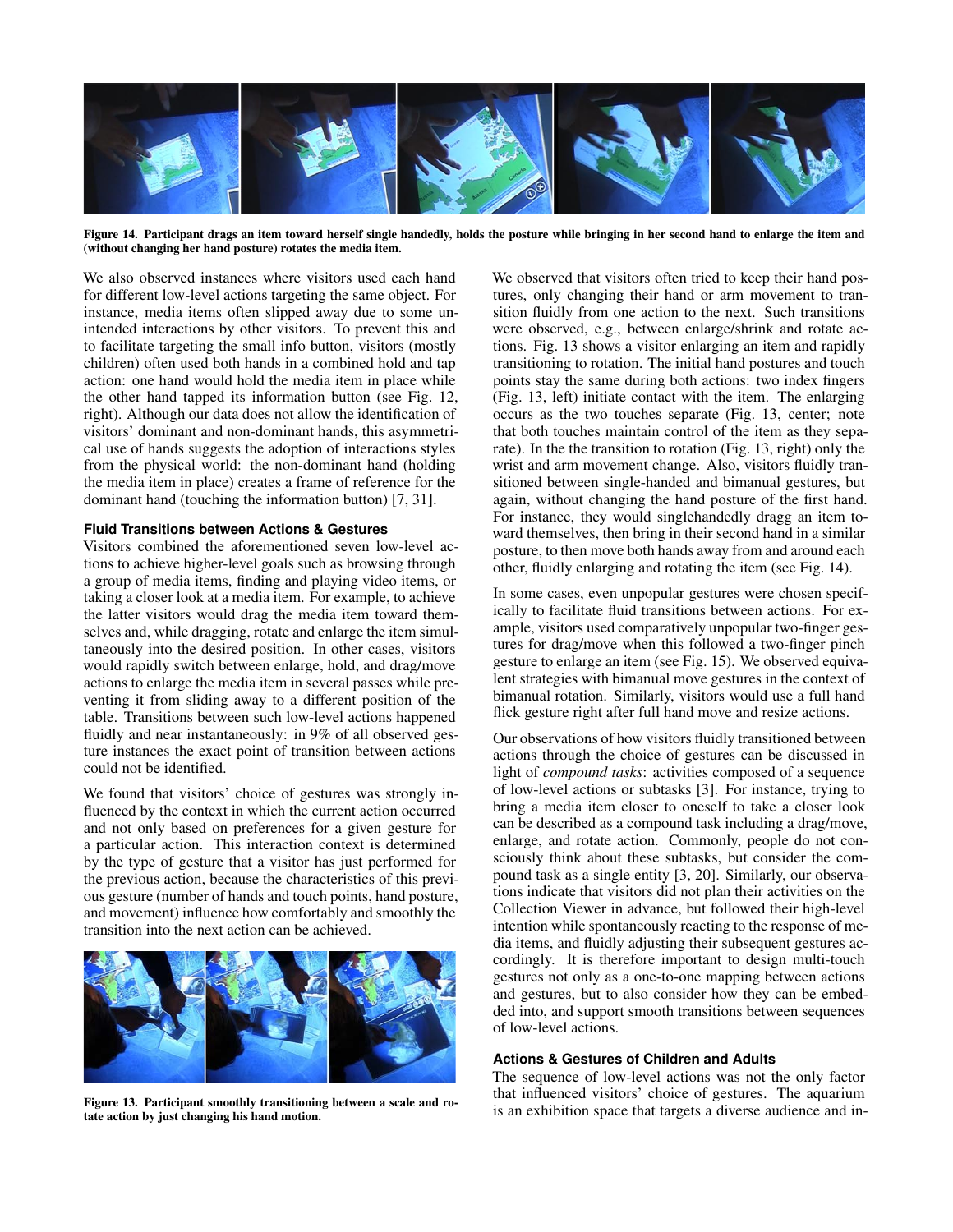

Figure 15. Item is enlarged by spreading thumb and middle finger and, using these same two touch points, the item is dragged towards the participant.

vites people from all age groups to interact with the exhibits, individually as well as in groups. Our analysis of gesture instances showed fundamental differences the way adults and children interacted with the digital table.

### *Differences in Low-level Actions*

We found that children usually engaged in playful interaction, such as tossing media items back and forth between each other, gathering as many media items as possible, or trying to delete all media items by frantically flicking them toward the surface boundaries. Similarly to Jacucci et al. [\[13\]](#page-9-6) we also found that children engaged slightly longer with the exhibit than adults (2.39 vs. 1.94 min. in average).

Our quantitative analysis comparing the occurrence of lowlevel actions of adults and children shows that the frequencies of drag/move and enlarge/shrink actions are relatively similar among both adults and children. However, adults engaged in rotate and tap actions much more frequently than children, while children made more use of sweep actions (see Fig. 16). This is an indication for adults' stronger interest in the content of media items, since rotate and tap are more content-oriented actions.

### *Differences in Gestures*

We also noticed differences regarding gesture types. Children applied bimanual gestures much more frequently than adults (see Fig. 17). Furthermore, they engaged in coarsegrained gestures involving the flat hand or even arms and sleeves more frequently than adults. In contrast, adults more often applied single-handed gestures involving one or two fingers, enabling more fine-grained interaction. Asymmetric gestures where each hand engages in a different action upon the same object (see hold  $&$  tap action in Fig. 8.3) were more often applied by children, although, being not supported by the system, they often led to undesired reactions.

These findings are in keeping with the notion that children explore the physical world in a more hands-on way. As part



Figure 16. Proportion of action types for children and adults.

of their everyday learning, they try to understand, or grasp the physical world through the use of their hands, and seem to adopt this strategy to their interaction with these digital direct-touch exhibits.

### *Gestures and Territoriality*

Previous studies showed that children quite assertively enforce their intentions and try to retain control through gestures on and above the table in small-group collaborative scenarios [\[17\]](#page-9-31) as well as in the context of physical museum exhibits [\[12\]](#page-9-32). Expanding on these findings, we observed that children frequently made use of gestures to express or claim a dominant role around the Collection Viewer table when interacting within a group of other visitors (peers or strangers). Such large-scale bimanual gestures often included the use of all five fingers and the palm of each hand (see Fig. 9.5), and sometimes even the sleeves or arms, and reaching far across the table surface to enlarge their interaction radius in order to maximize their impact on media items. In contrast, adults would restrain themselves to single-handed gestures, especially when the table was crowded, probably to not interfere with other visitors' interactions. We also observed parents physically restraining the large-scale hand movements of their children to try and prevent them from dominating the interaction around the table.

The number of visitors interacting with the Collection Viewer influenced children's and adults' use of gestures in different ways: while children made use of gestures to keep their interaction radius relatively large, adults' use of gestures shows a (learned) respect of other visitors' personal territories that has been observed in previous research [\[29\]](#page-9-33).

# **Influence of the Social Context on Multi-touch Gestures**

As discussed in the previous sections, our study findings indicate that the choice and use of multi-touch gestures are influenced by the sequence of actions applied and vastly dif-

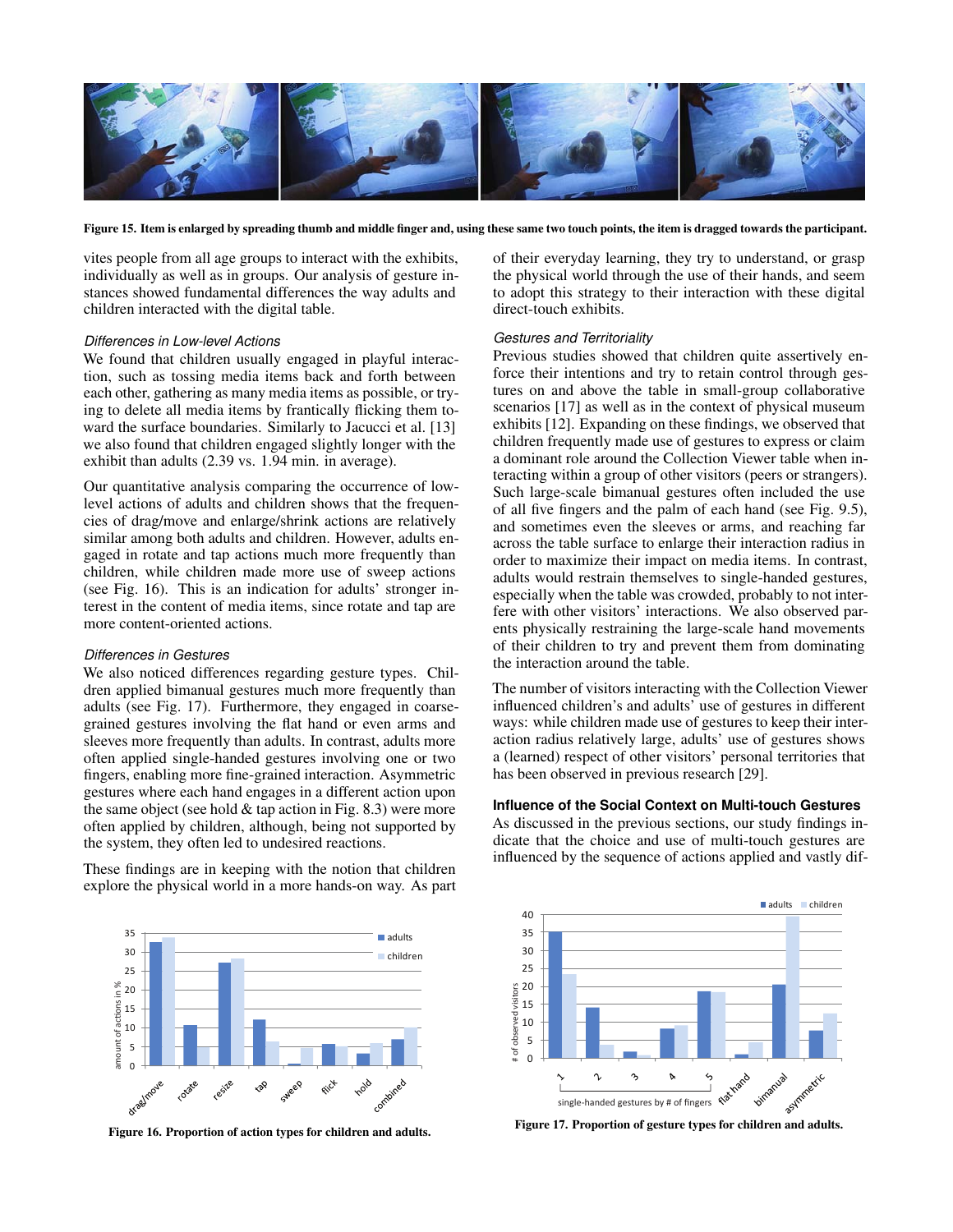fers between adults and children. Through our study observations we noticed that public multi-touch interaction is also deeply embedded in a social context. People usually visit exhibition spaces, such as aquariums and museums, in groups and, during their exploration of exhibits, encounter interactions of other people [\[2,](#page-9-34) [9,](#page-9-35) [33\]](#page-9-36). This social context defined by the presence of other visitors influences if and how people approach public exhibits [\[2\]](#page-9-34) and how they experience and react to them [\[9,](#page-9-35) [33\]](#page-9-36). Expanding on these findings, we found that this social context also has an influence on the choice and use of multi-touch gestures. As we describe in the following sections, multi-touch gestures evolved to express a personal opinion about information or to collaboratively explore information in a group. Furthermore, the way that people interacted with the Collection Viewer was influenced by the observation of other visitors interacting at the same time, and by direct guidance from peers.

### *Multi-touch Gestures for Personal Expression*

Peltonen et al. observed that people touched photos on a digital wall in distinct ways to communicate their intentions [\[23\]](#page-9-8). Similarly, we found that the choice of gestures and the way they were conducted often went beyond object manipulation but served as a means for expressing opinions and emotions. The girl in Fig. 18, for instance, pushes away an image that her brother had brought up showing a bug-like creature. Vividly demonstrating her repulsion against the image, she used a bimanual flat hand gesture to forcefully push the item away, and even extended the gesture by lifting both her hands up into the air with the palms pointing away from the item. She emphasized her gesture by yelling: "*No! No bugs!!!*" Flicking gestures such as this were commonly applied singlehandedly (see Fig. 3 & 4). In this instance, however, the bimanual flicking gesture is used to not only flick the media item away but to emphasize an emotion.





Heath et al. have discussed how a visitor's response to an art exhibit in the form of pointing gestures, facial expressions, or exclamations can facilitate co-participation by making her experience visible to other visitors [\[9\]](#page-9-35). Visitors' experience of an exhibit is greatly shaped by how they observe other visitors experiencing it. The way people apply multi-touch gestures on a tabletop exhibit can tell a story of how they experience this interaction or even the content they interact with. The ability to apply multi-touch gestures in a versatile way to communicate opinions and emotions can therefore be highly important for the success of multi-touch exhibits.

#### *Gestures to Support Group Actions*

Visitors frequently explored media items in groups, alternating between individual and closely coupled collaborative exploration. During collaborative exploration phases, we



Figure 19. Left: Child (right) helps a stranger (left) to get a video media item start playing. Right: One visitor holds media item in place while another touches the play button.

found that multi-touch gestures were occasionally applied collaboratively to manipulate a single media item. For instance, one person would hold a video item in place while another person would press the play button (see Fig. 19, right). In such collaborative contexts, gestures were chosen particularly to serve the group: for example, holding gestures included the finger tips only rather than the flat hand and were applied on the edge of the media item to not obscure the group's view of the item.

#### *Mentoring & Imitation*

Although the Collection Viewer does not provide any instructions on how to interact with media items, hands-on exploration was not the only way in which visitors became familiar with the various multi-touch gestures. Some visitors demonstrated gestures to other people, even to strangers. For instance, we observed a girl tapping on a video item in front of a stranger to show how to play it (see Fig. 19, left). Similarly to Hornecker [\[12\]](#page-9-32) who observed parental scaffolding in the context of tangible exhibits, we frequently observed parents manually guiding their children's hands to form a particular hand posture and performing the hand motion with them (see Fig. 20, right). Also, as mentioned earlier, we observed parents restraining their children from applying gestures that could interfere with other visitors' interactions.

Furthermore, we observed some instances of imitation. In one case, an adult visitor used both arms to herd as many media items as possible into his own corner. A little girl, interacting with the Collection Viewer at the same time observed this and started to imitate his gesture immediately (see Fig. 20, left). In another case, a boy watched a girl sweeping items across the table surface using her sleeves. Shortly after, he tucked away his hand inside his sleeve and tried to interact in a similar way. While we only observed few cases of gesture imitation that were that obvious, we believe that this sort of learning-through-imitation occurs frequently on more subtle levels.



Figure 20. Left: Child (right) imitates a gesture performed by an adult (left), Right: Mother guiding her child's hands in a resizing gesture.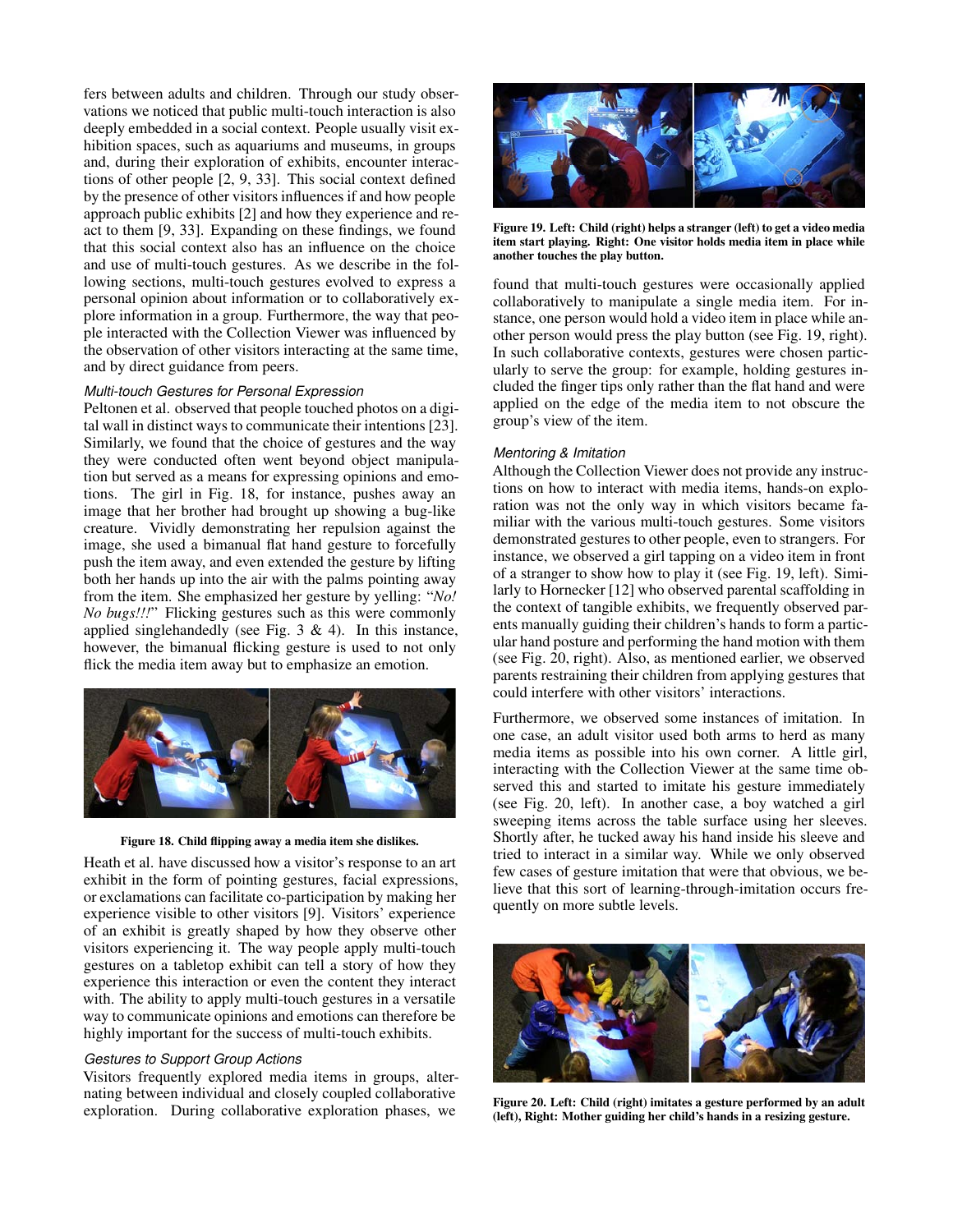All of these examples show how visitors' choice of gestures was strongly influenced by other visitors and the current social interaction. Although it is likely that the social context plays a similar role in environments other than public exhibition spaces, it is especially important to consider the social context in walk-up-and-use scenarios where people only interact for brief periods of time and without any instructions or practice. In these situations they are more likely to turn to other people's interactions as a frame of reference. In exhibition spaces such as aquariums and museums the social aspect of information exploration plays an important role as it greatly shapes visitors' overall experience of the exhibition [\[9\]](#page-9-35). It is therefore crucial to design for versatile multitouch gestures that can be chosen and adjusted flexibly to facilitate group interaction and mentoring, and to communicate emotions and personal opinions.

# **DESIGN IMPLICATIONS FOR MULTI-TOUCH GESTURES**

We have discussed how multi-touch interaction is deeply embedded in an interaction and social context that can influence both the choice and use of multi-touch gestures on walkup-and-use interactive exhibits. Our findings point toward three design considerations that are directly applicable to multi-touch tabletop exhibits and are likely to have an impact on the design and evaluation of multi-touch interaction with large displays in general.

### *Sequences of Actions & Multi-touch Gestures*

While previous work on multi-touch gestures has led to a number of design implications and principles [\[37\]](#page-9-11), examples of multi-touch gesture sets have mostly focused on finding a sensible one-to-one mapping between an action (e.g., rotate) and a gesture. These gestures are often differentiated from each other by the number of touch points, hand movement, and posture. However, our study findings indicate that multitouch gestures are deeply embedded in an interaction context, i.e., sequences of actions that are characterized by fluid transitions in-between and lead up to a compound task [\[3\]](#page-9-29). The choice of a gesture for a specific action is therefore not only dependent on personal preference or the quality of the gesture-action mapping, but also on the gestures applied for prior low-level actions. Since our findings indicate that people try to transition between gestures in smooth, physically easy ways, gestures sets must be designed to facilitate these transitions and enable fluid action sequences that support high-level tasks. This involves taking into account the required changes in posture, movement, and number of hands and fingers used. As in dance, for a gesture to be comfortable', it is important to be able to adjust gestures to fluidly transition from one gesture to the next.

## *Social Context of Multi-touch Gestures*

We document examples of how, in an exhibition space, social factors influence people's choice and use of multi-touch gestures. Visitors interacting with the table in close proximity directly or indirectly influenced each others' choice of multitouch gestures. Furthermore, we found that visitors chose particular multi-touch gestures to communicate their opinion about certain content or to socially explore media items within a group. Previous studies have found that exhibits are not only experienced based on their content or interaction

design. Instead, the way how other visitors reveal their personal experience of a piece (through body language or verbal expression) influences people's own reactions [\[9\]](#page-9-35). This visibility of other visitors' reactions can be quite important for the success of an exhibit [\[9\]](#page-9-35). We therefore recommend supporting a range of versatile multi-touch gestures that, while enabling the manipulation of interface items, can facilitate a variety of social encounters that evolve around the exhibit. Considering social encounters in the design of multi-touch gestures might also have an important impact on other usecase scenarios that include large direct-touch displays (e.g. work environments).

# *Multi-touch Gesture Variety*

Exhibition spaces such as the Vancouver Aquarium target a large and diverse audience. Our study shows vast differences in the choice and use of gestures, especially between children and adults. At the same time, walk-up-and-use interactive exhibits only have a few moments to attract visitors' attention and provoke an interaction with the presented information. It is therefore important to support a variety of single-handed and bimanual multi-touch gestures for each single action to make sure that the different gesture choices of visitors lead to a rewarding experience. In that way, the design of multi-touch gestures on the Collection Viewer is a successful example because gestures are defined in a flexible way that allows for different hand postures and different numbers of touch points to get the same result. Designing for flexible multi-touch gesture sets that incorporate a variety of hand postures, number of touch points, and number of hands is also important to consider for scenarios other than exhibition spaces. As we have shown, interaction and social contexts, even within a single environment, can be diverse and fluidly changing. To account for this, each low-level action that people might engage in would benefit from being mapped to a variety of gestures instead of just one.

#### **CONCLUSION**

We have described and discussed the findings of a field study that investigated factors that influence the choice and use of multi-touch gestures on large horizontal displays in a walkup-and-use exhibition space. The main contribution of our work is the finding, supported by our observations, that a whole variety of gestures may be *natural* for any given intended action and that the choice of these gestures is influenced by their interaction context and their social context. In other words, gestures should not be considered in isolation from previous and subsequent gestures, and different people will use different alternative gestures for the same action depending on the social context, their age, and their overall intention. We also present complementary data showing differences between children and adults, single- and bimanual interaction, and symmetric and asymmetric actions.

Although the implementation and circumstances of the exhibit that we studied necessarily constrain the immediate generalizability of our results, we believe that our observations provide solid evidence and have important implications for the design of future gesture sets. In particular, at least in contexts similar to ours, we show that gesture sets cannot be designed assuming that one-to-one gesture-action mappings